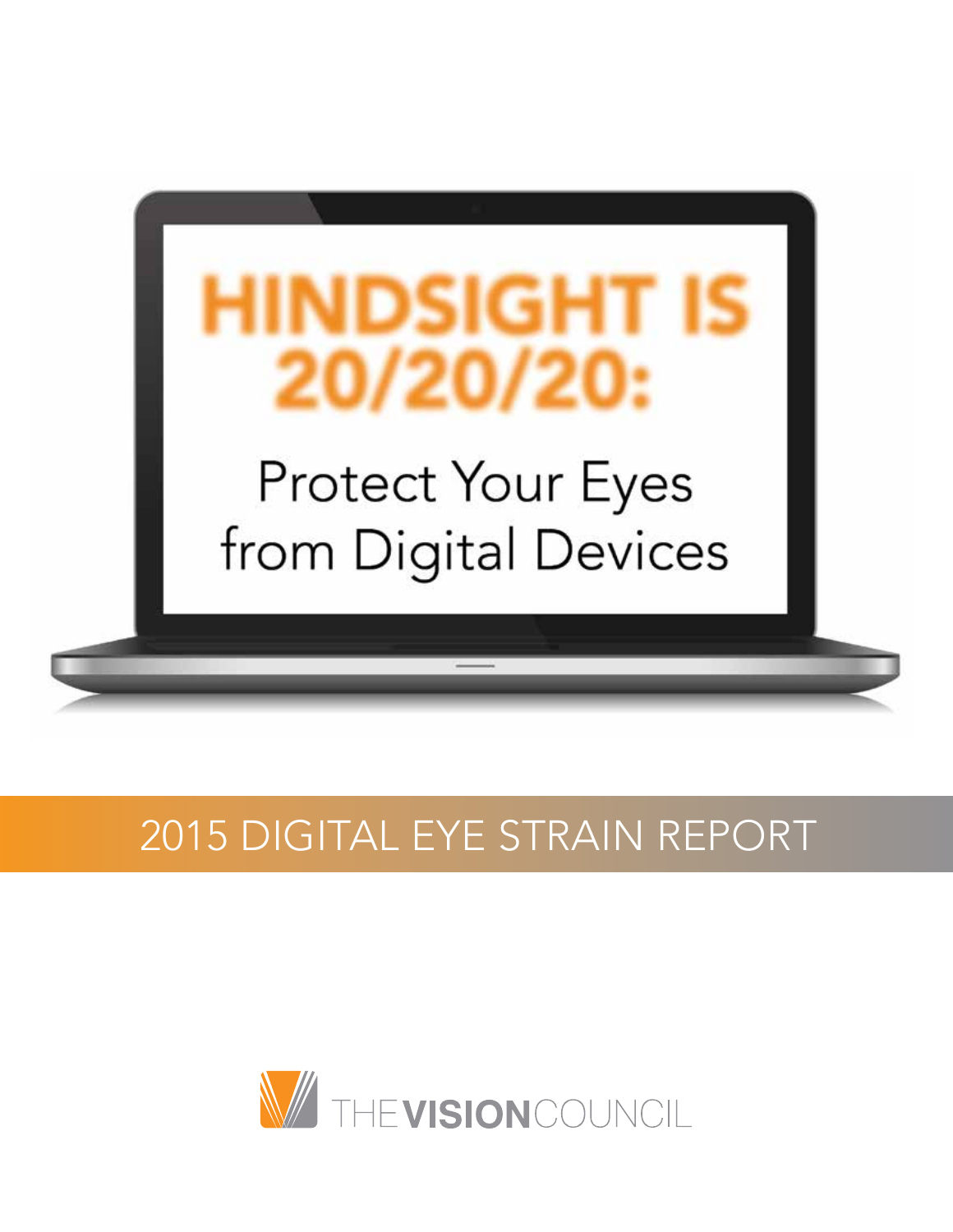# Digital eye strain is the physical eye discomfort felt by many individuals after two or more hours in front of a digital screen



#### **Work** 30% Nearly one-third of adults (30%) 44% 38% spend more than half their waking hours (9+) using a digital device. Waking up 43% Recreational reading 26% 72.5% of adults are unaware of 32% the potential dangers of blue 72.5% Travel **Meal** preparation light to eyes. Digital Devices Most Commonly Used: Desktop 52% Symptoms Commonly Associated with Laptop Computer 57.8% Overexposure to Digital Devices: 69.4% Smartphone Eye strain, 32.8% Neck/shoulder/back pain, 32.6% 42.5% Tablet or e-reader Headache, 24% Blurred vision, 23.3% 76.6% Television Dry eyes, 22.8% Video games 16.7% More than 30% of parents who say they are very concerned 31.9% of adults do not take any action to reduce  $\bf 30.6\%$  about the impact of digital devices on children's eyes allow  $\bf 31.9\%$ symptoms of digital eye strain more than 3 hours of screen time daily Kids (Born 1997-2014) Millennials (Born 1981-1996) Gen X (Born 1965-1980) Boomers (Born 1946-1964) **26% One in 23.6% Nearly 37.4% Nearly** 32% Nearly one-third one in 4 kids four in 10 of Gen X spends at least nine hours on



spend more than 3 hours a day using digital devices

22% of parents say they are very concerned about the potential harmful impact of digital devices on developing eyes

millennials spend at least nine hours on digital devices each day

68% Nearly seven in 10 report symptoms of digital eye strain

84% Most millennials own smartphones

57% Nearly six in 10 millennials take their smartphones to bed and use them as alarm clocks

digital devices each day

63% Six in 10 Gen

Xers report symptoms of digital eye strain

48% Gen Xers own more tablets or e-readers compared to other age groups

More likely than the other two groups to use digital devices for work and recreational reading



four boomers spend at least nine hours on digital devices each day

**57%** Experience fewer symptoms of digital eye strain than millennials and Gen Xers do

81% of Boomers are more likely to own a TV compared to other age groups

*Source: 2014 Vision Watch data*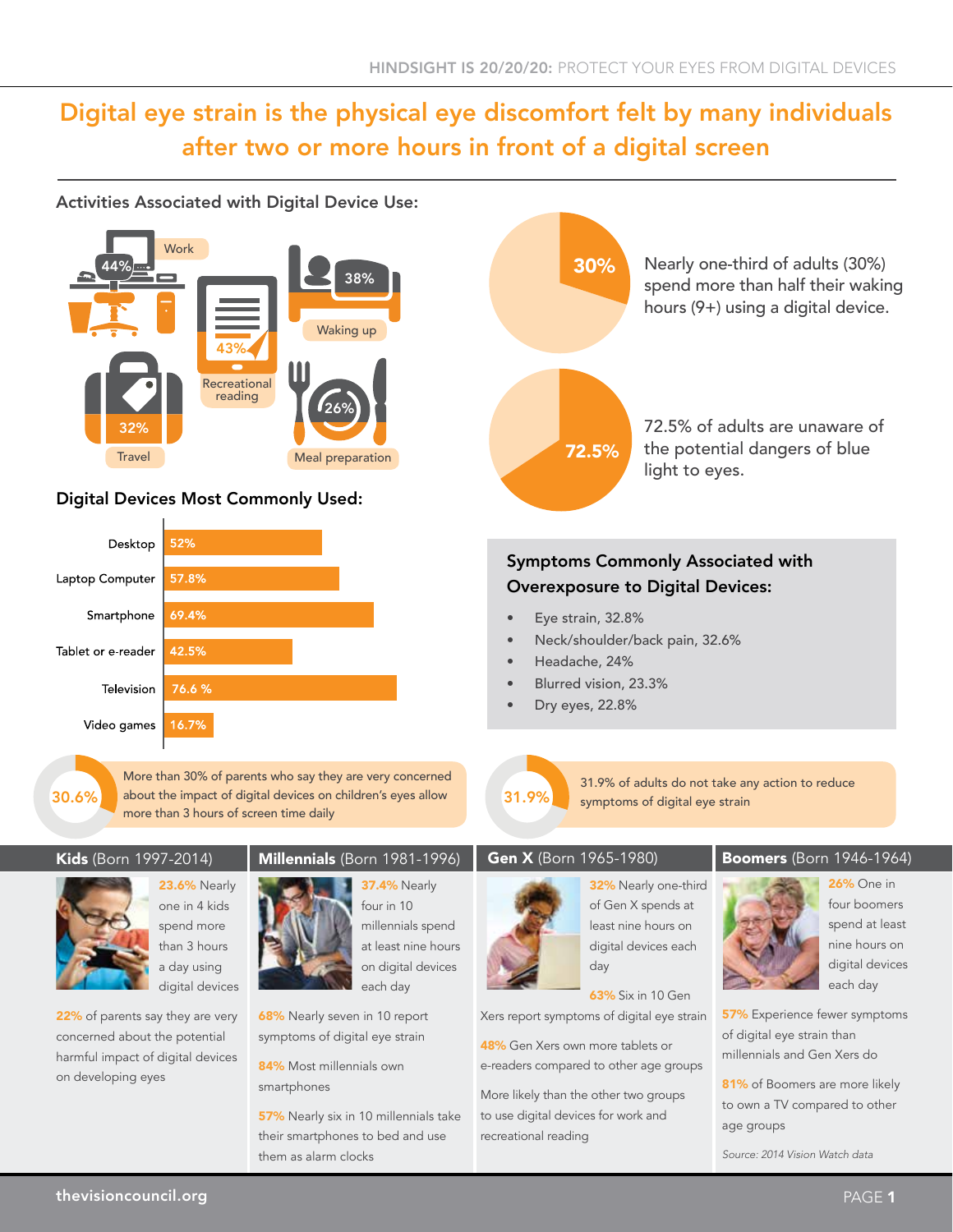# Executive Summary

Digital devices permeate every aspect of the American life. According to The Vision Council's annual survey of digital device use, 69 percent of American adults use a smartphone on a daily basis — compared with 45 percent three years ago. And 42.5 percent use a tablet or e-reader, compared with 26 percent in 2012.i

From the moment people get up until the time they go to bed again including when they are eating, exercising and reading — they are using their smartphones, tablets, computers, laptops and other electronic devices. The use of such technology has increased each year since The Vision Council first conducted a survey on the topic in 2012. According to the 2014 Vision Watch survey results, nearly three in 10 adults (29.8 percent) are high users, spending more than nine hours each day using digital devices.

Digital devices allow people to live in the present — connecting with others, sharing information and capturing memories. Yet many users fail to notice how the hours spent with this technology can affect vision health, both immediately and over a lifetime.

Eyes are one of the most vital organs and a window into the bigger picture of what is going on inside the bodies. Even so, many people neglect to care for their eyes when it comes to digital devices, which can have unintended health consequences.

More than 90 percent of adults report using digital devices more than two hours a day, putting them at risk for digital eye strain. Our options are limitless, often including more than one device at a time from televisions, smartphones, computers, tablets or e-readers and video game consoles. When face-to-face with computers, screens sit about two feet from our eyes and people tend to stare at them for prolonged periods, which decreases blinking. Blinking is important to prevent dryness or irritation in eyes. In addition, many of workspaces are not "eye-gonomically" designed to prevent digital eye strain. For smaller digital devices, they tend to be held 8 to12 inches from the eyes, even further fostering conditions for digital eye strain, which is characterized by dry, irritated eyes; blurred vision; eye fatigue; and head, neck and back pain.

While adults with computer-oriented jobs seem to be the prime targets of overexposure to digital devices, one in four children use these devices more than three hours a day. This exposure, which occurs both at school and at play, poses a risk to children's developing eyes. Accelerated myopia, or nearsightedness, is just one potentially troubling byproduct of too much screen time.<sup>ii</sup>



*"For better or for worse, digital devices have changed the way we receive and process information. This digital age has come to put a greater stress on our eyes as we adapt to this use. The vision industry as a*  whole has identified this as *a challenge for eye comfort and health. Over the past several years, we've seen a tremendous amount of innovation to help reduce the strain to eyes that many experience from digital devices. These tools and technologies are doing more than protecting eyes from the harsh impact of increased use of digital devices. They are improving the acuity and precision of our vision."*

– Mike Daley Chief Executive Officer of The Vision Council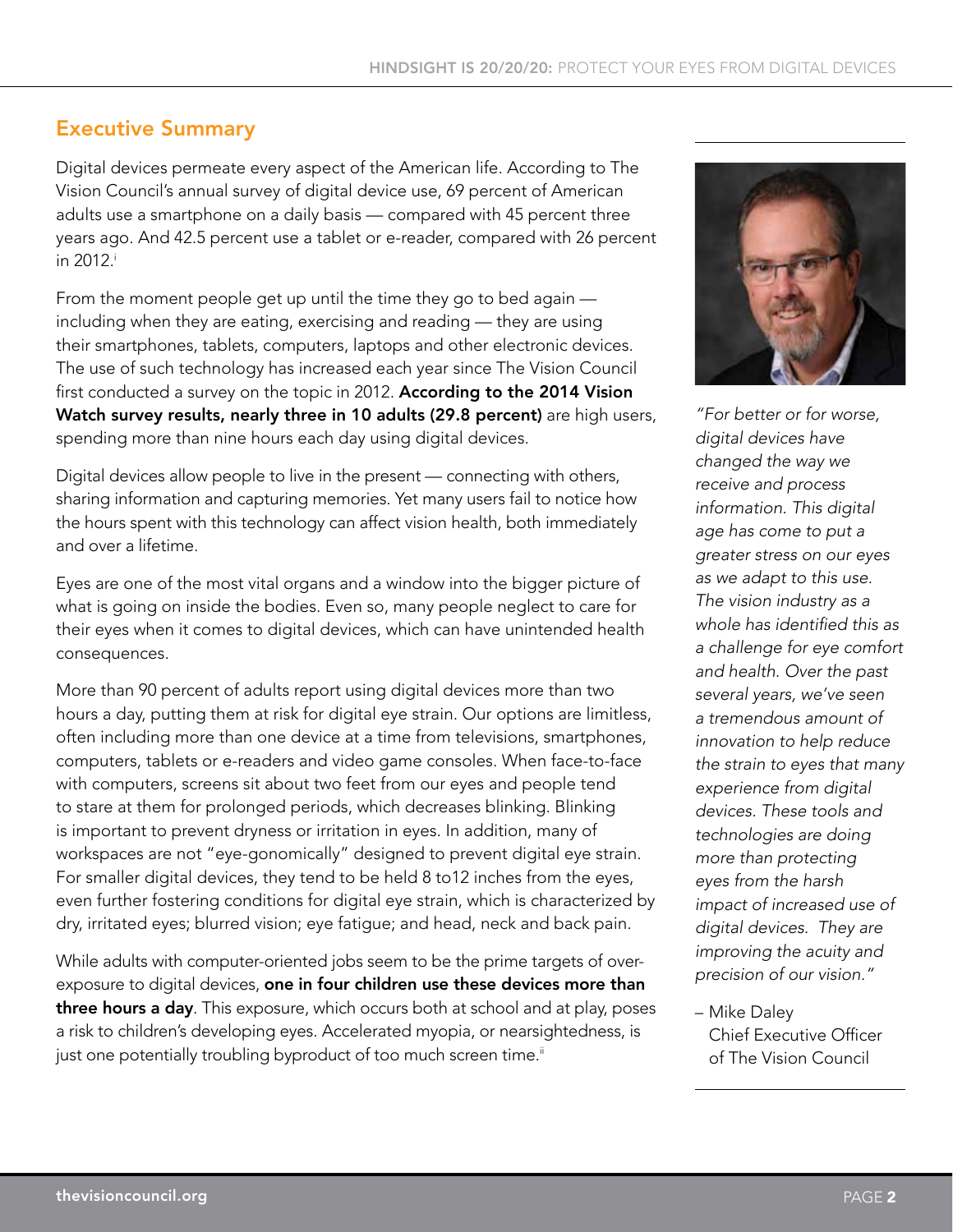Additionally, the optical industry is paying close attention to the issue of blue light exposure, also referred to as high-energy visible, or HEV, light exposure. Because blue light can reach deeper into the eye than ultraviolet light, it may damage the retina.<sup>iii</sup> Although the issue is nascent, emerging research points to a possible link between exposure to blue light and long-term vision issues such as age-related macular degeneration (AMD) and cataracts.

As more people from all age groups spend added time in front of digital screens, new lens technologies are enhancing the experience while preventing eye strain. During a comprehensive annual eye exam, an eye care provider can evaluate any symptoms of digital eye strain, as well as discuss lens options or lifestyle changes for alleviating and protecting against future discomfort.

To raise awareness of the issue of digital eye strain and what is available to alleviate its symptoms, The Vision Council commissioned its third annual survey to examine the increasing usage of digital devices and consumer knowledge about the impact on vision. Nationwide, 9,749 adults participated in this survey, which was conducted in October 2014.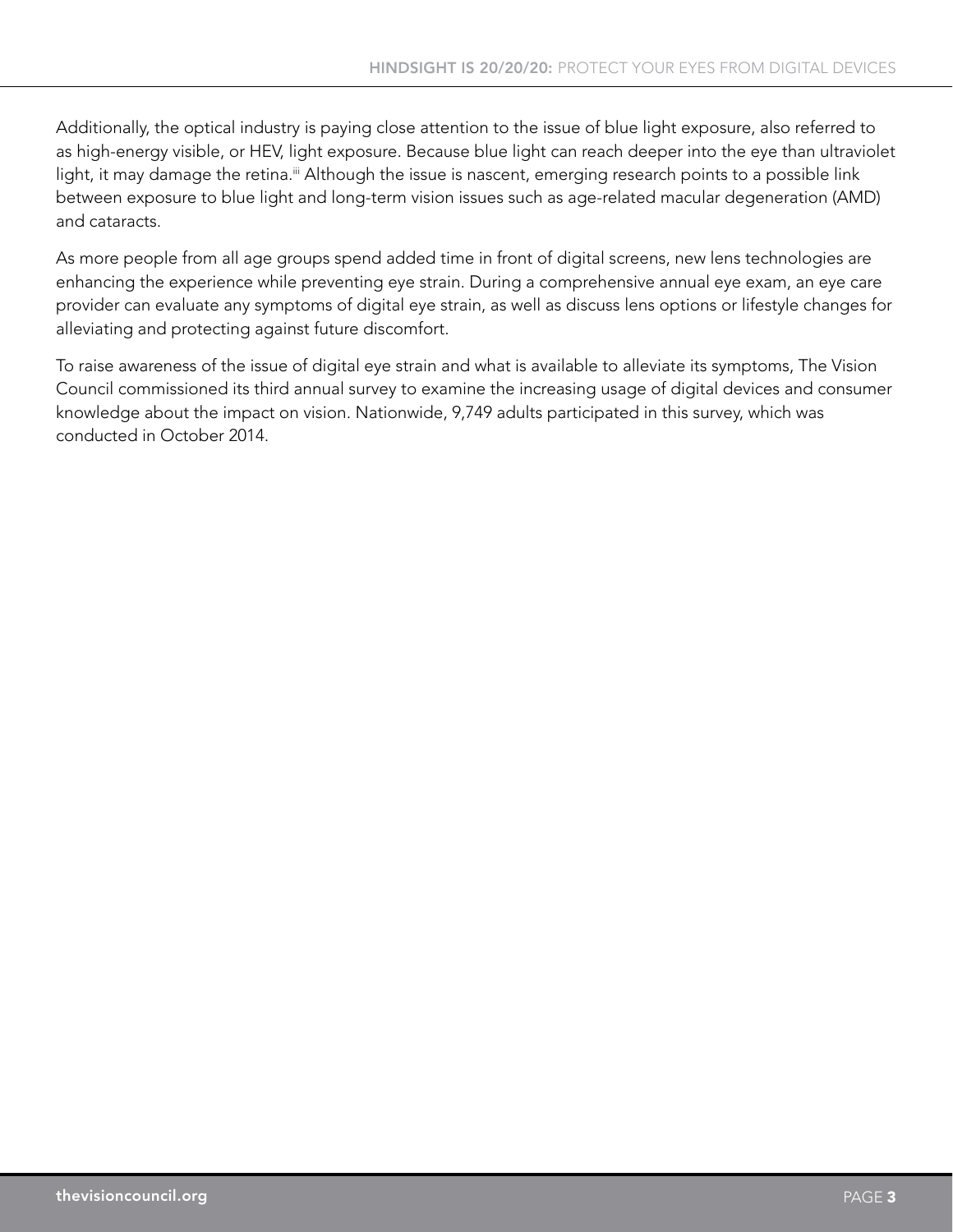# What Is Digital Eye Strain?

On average, more than nine in 10 adults (93.3 percent) spend more than two hours each day using a digital device, with more than six in 10 adults (60.8 percent) spending five or more hours on digital devices each day. Whether it's for work or play, using computers, smartphones, tablets and e-readers, TV or video games, all that time can take a toll on the eyes and lead to digital eye strain.

Digital eye strain is the physical discomfort felt after two or more hours in front of a digital screen and is associated with the close to mid-range distance of digital screens, including desktop and laptop computers, tablets, e-readers and cell phones. On average, a person going through his or her daily routine blinks about 18 times per minute. However, spending significant amounts of time staring at a screen causes blink rates to reduce, resulting in dry, itchy or burning eyes.<sup>iv</sup>

Adults with computer-oriented jobs feel the strain most acutely. A recent study found that office workers who spend significant time in front of computer screens and experience eye strain undergo changes in tear fluid similar to people with dry eye disease, $^{\text{v}}$  creating a physiological change.



# Children (Born 1997-2014):

- Nearly one in four kids spend more than three hours a day using digital devices (23.6 percent) and more than 15 percent of parents don't limit their children's screen time at all
- More than one in five (22 percent) parents say they are very concerned about the potentially harmful impact of digital devices on developing eyes, one in three (30 percent) report not being concerned at all about this issue
- Nearly one in three (30.6 percent) parents who say they are very concerned about the impact of digital devices on children's eyes do not limit or allow more than three hours of screen time daily



# Millennials (Born 1981-1996):

- Nearly four in 10 millennials spend at least nine hours on digital devices each day (37.4 percent)
- Nearly seven in 10 (68 percent) report symptoms of digital eye strain
- Most millennials own a smartphone (84 percent)
- Less likely than other generations to own a television (68 percent)
- Nearly six in 10 (57 percent) take their smartphones to bed and use them as alarm clocks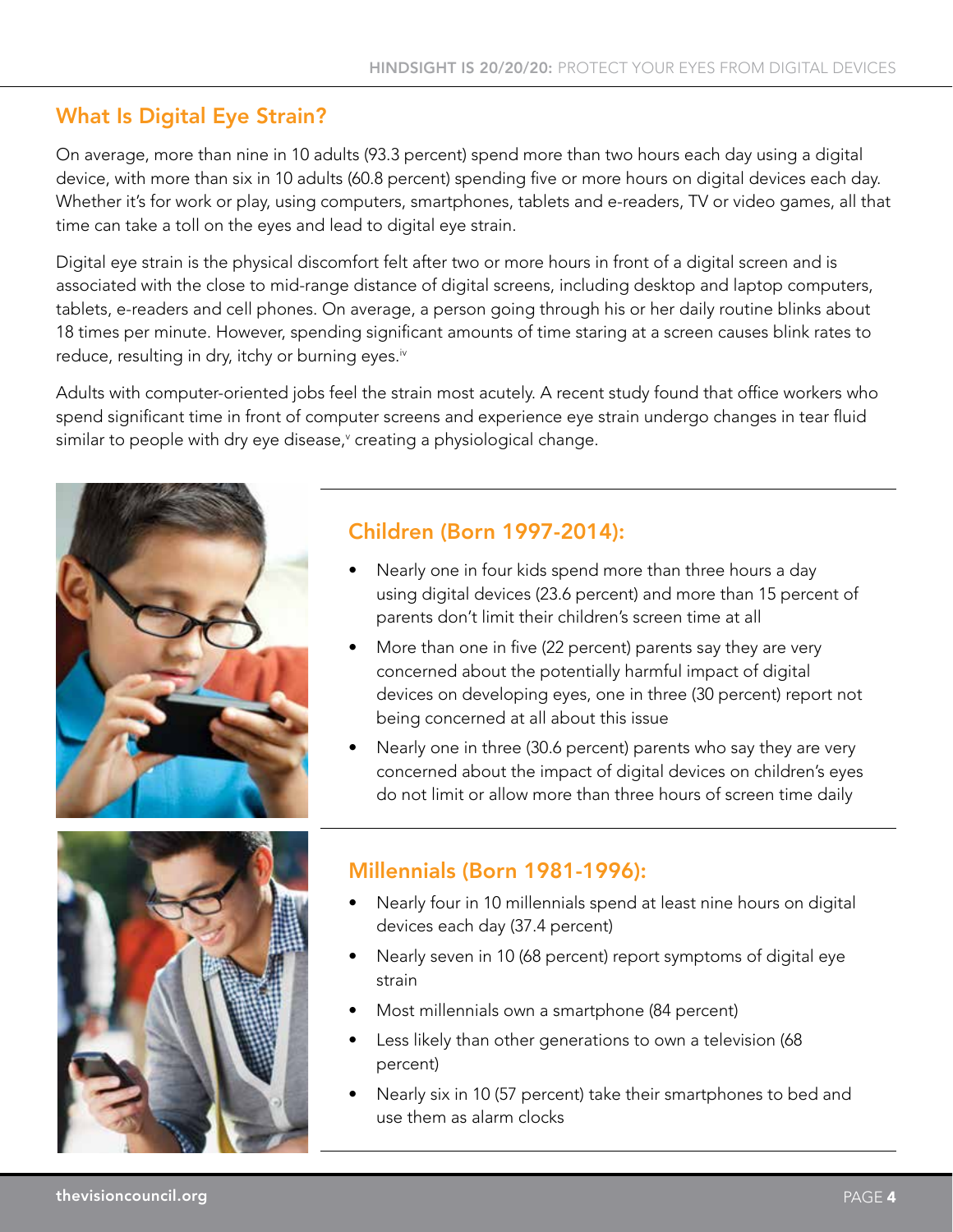

# Gen Xers (Born 1965-1980):

- Nearly one-third of Gen X spends at least nine hours on digital devices each day (32 percent)
- Six in 10 Gen Xers (63 percent) report symptoms of digital eye strain
- Nearly three in four (74 percent) report not knowing that digital devices emit blue light, at wavelengths that can irritate or even harm vision
- Gen Xers are more likely to own a tablets or e-readers compared to other age groups (48 percent)
- More likely than other age groups to use digital devices for work and recreational reading



# Boomers (Born 1946-1964):

- One in four boomers (26 percent) spend at least nine hours on digital devices each day
- 40 percent say they would wear computer eyewear if an eye care provider informed them of the potential danger of blue light emitted from digital devices
- Experience symptoms of digital eye strain to a lesser degree than the other two groups, possibly due to less time spent in front of a screen at work (57 percent)
- Boomers are more likely to own a TV compared to other age groups (81 percent)

Tools are available to help technology users alleviate the discomfort of digital eye strain, maintain vision health and prevent further eye discomfort. When used in tandem with practical "eye-gonomic" health tips, lenses tailored for digital screen use (computer eyewear) can reduce or even prevent digital eye strain.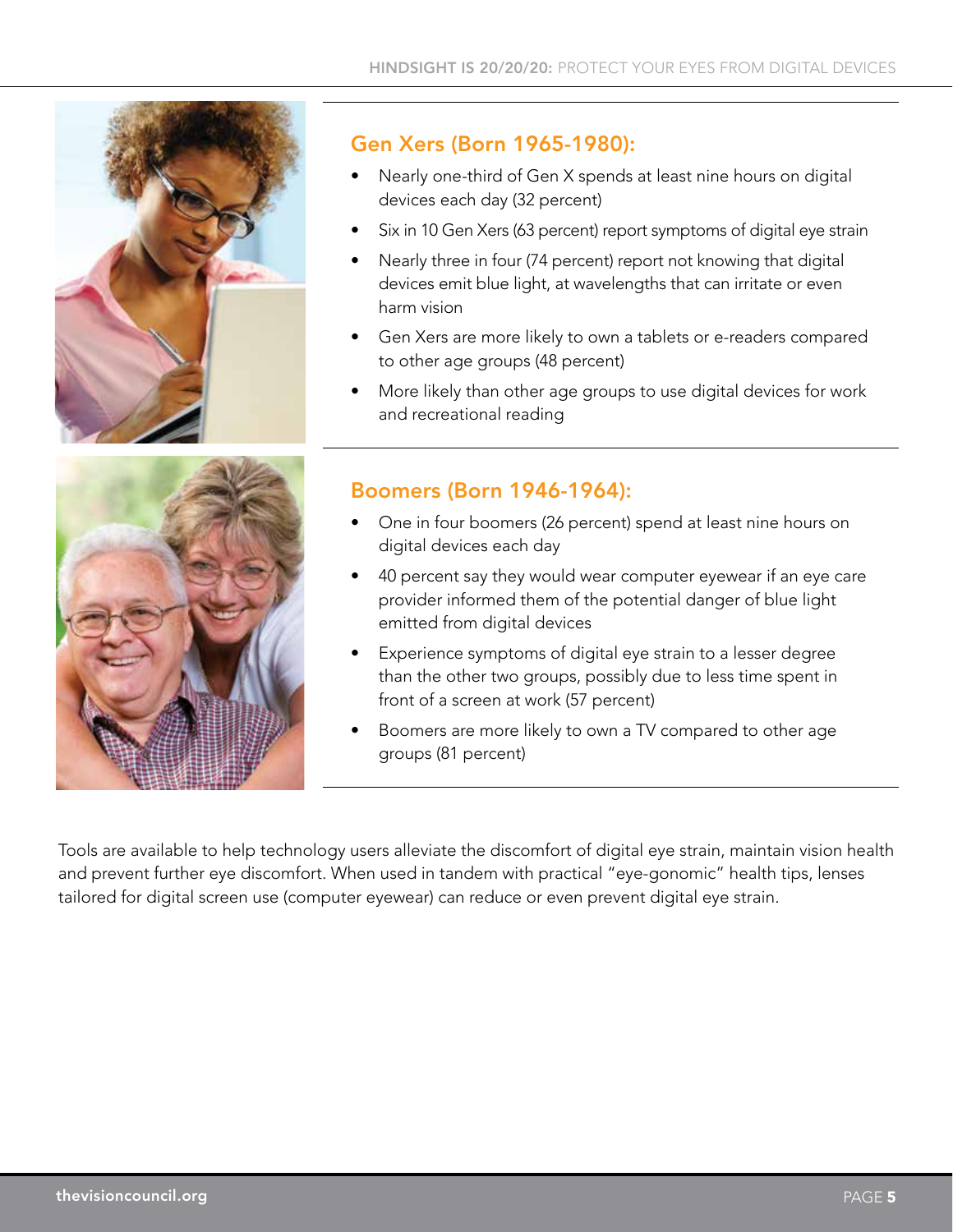# What is Blue Light?

As we now live in the digital era, the issue of high-energy visible (HEV) light wavelengths emitted from backlit displays is of concern to eye care providers, specifically the impact of overexposure to blue light on long-term vision health.

Light that appears white can have a large blue light component, exposing the eye to hidden spikes in intensity at wavelengths within the blue portion of the spectrum. These wavelengths range from 380 to 500 nanometers (nm). The band of blue-violet light considered potentially most harmful to retinal cells ranges from 415 to 455 nm. Some of the most favored digital devices and modern lighting — such as light-emitting diode (LED) lights and compact fluorescent lamps (CFLs) that have replaced most incandescent lights — can emit a high level of blue light, typically in the wavelength starting at 400 nm.

Over time, eyes are exposed to various sources of blue light. Emerging research suggests that this cumulative and constant exposure to blue light can damage retinal cells.<sup>vi</sup> This slow degradation could lead to long-term vision problems such as age-related macular degeneration (AMD) and cataracts.

The retina, which is responsible for processing intensity of light and color, cannot regenerate or be replaced if damaged. Once damage has occurred, the eyes are left increasingly exposed to blue light and other harmful environment factors, increasing the risk for long-term visual impairment.

While high levels of blue light might be detrimental to eye comfort, it is also has benefits, including helping to establish the natural circadian rhythms in the human body and aiding cognitive functions such as alertness, memory and emotion regulation. While blue light is unavoidable, it is important to understand how it impacts eyes and bodies and to know tools and tips for limiting exposure when necessary.



FIGURE 3: The band of blue-violet light that is most harmful to retinal cells ranges between 415 and 455 nm.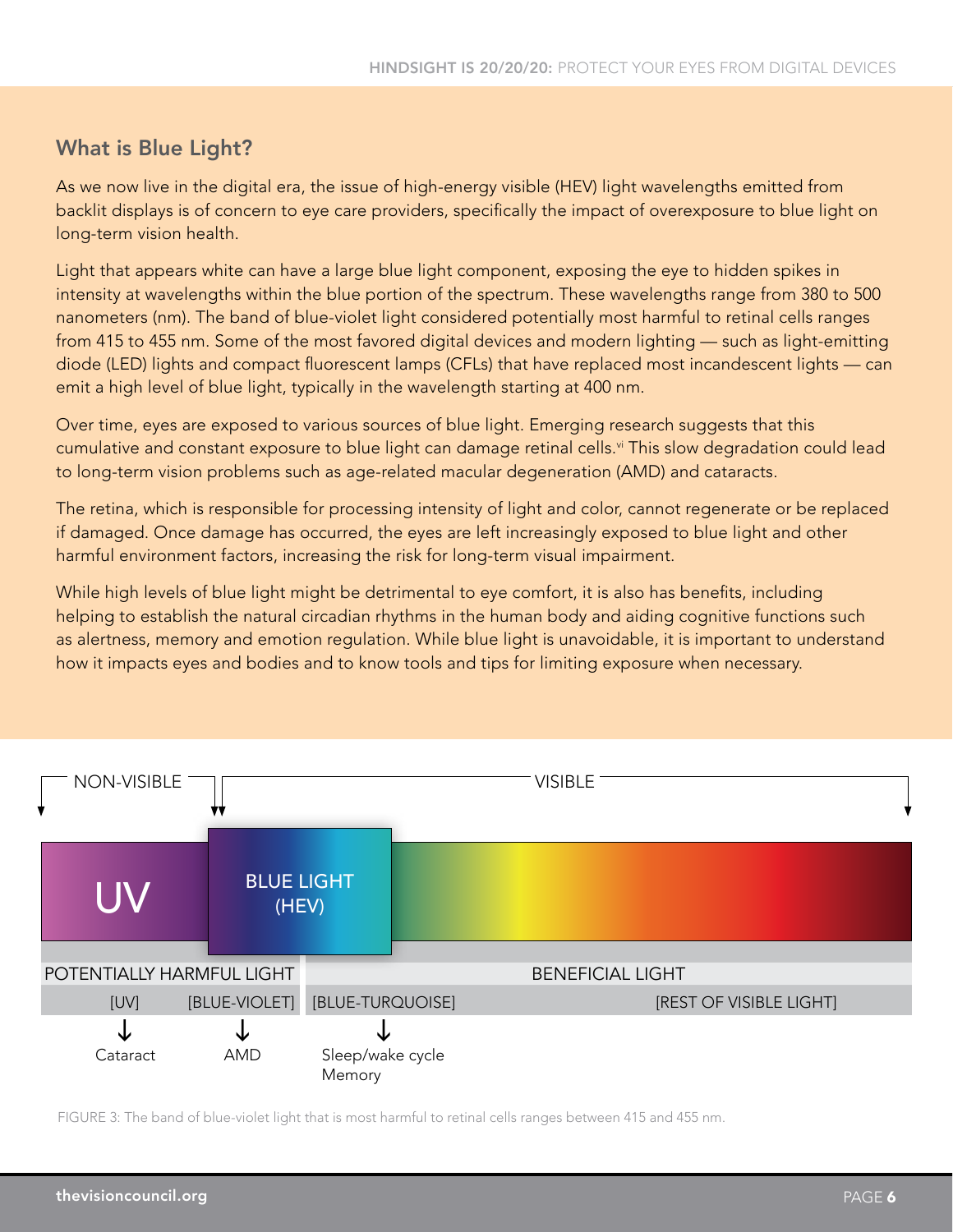# Symptoms of Digital Eye Strain



Redness, irritation or dry eyes from staring at the bright backlight of screens for long periods; also, reduced blinking



Blurred vision due to screen glare and stream images



General fatigue from staring at screens and straining to see small fonts and



Back and neck pain due to poor body posture when a screen is not positioned properly **headaches from repeated eye strain** 



# What to Consider When Protecting Your Eyes from Blue Light

Blue light-blocking lens materials such as blue attenuating anti-reflective lenses, or specialty filters, absorb specific wavelengths of high-energy blue light and limit penetration into the retina. If selecting blue lightblocking lenses, be aware that most varieties will distort color perception.

Early research suggests that blue light-blocking lenses can also help sleep patterns by wearing these lenses in the evening hours while still awake.vii Blue light is known to impact circadian rhythms by suppressing the natural release of melatonin.<sup>viii</sup> Wearing blue light-blocking lens material when using digital devices in the evening can help prevent the body's responses to blue light and encourage better sleep patterns.



FIGURE 2: Nearly three in four adults (72 percent) don't know that digital devices emit blue light.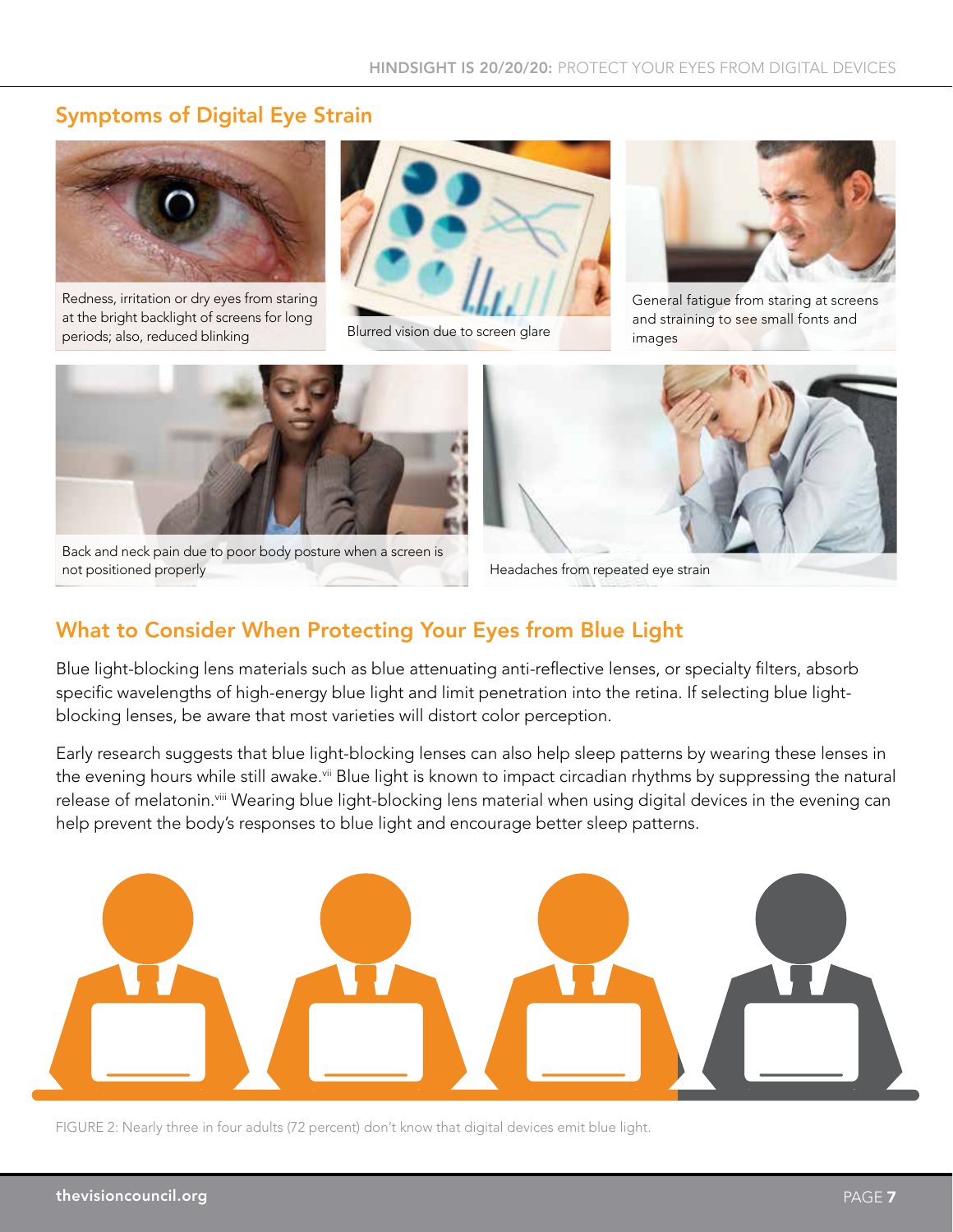# What Can Cause Digital Eye Strain?

While no one culprit is solely responsible for causing digital eye strain, several environmental factors can contribute to it, including posture, personal device use habits and the blue light emitted from screens, lighting and even sunlight.

However, many people do not understand the effects of constant viewing of digital devices or know that there are ways to reduce digital eye strain.

Digital eye strain can be identified by an eye care provider through a comprehensive eye exam and conversations about lifestyle and digital device use. For people experiencing symptoms of digital eye strain, it is important to have their vision and eyes evaluated by an eye care provider. Eye exams are an important part of maintaining health. Adults should have their eyes tested to keep their prescriptions current and to check for early signs of eye disease. For children, eye exams can play an important role in normal development.

Consumers should pay close attention and protect their vision health if they encounter the following:





#### → The culprit: Text on Digital Devices

Newspapers and books displayed on digital devices often have small, hard-to-read type. To see it better, people tend to hold them closer to their eyes. This can cause the muscle inside the eye to contract and refocus, leading to fatigue and eye strain. Try increasing the text size and adjusting the contrast on the device to make the text easier to read at a comfortable distance.







# *"My eyes feel dry and tired after spending all day staring at my computer and phone."*

### → The culprit: Time Spent Staring at Screens

Six in 10 adults (60.8 percent) report spending five or more hours every day using digital devices. Such sustained usage can wear eyes out, creating discomfort and affecting productivity. Remember the "20-20-20 rule:" look away from the screen every 20 minutes for at least 20 seconds at something 20 feet away. This helps refocus and recharge the eyes during long periods of use and helps blinking return to a normal rate.

### *"When at work, the lighting and my desk setup make my eyes feel uncomfortable."*

#### → The culprit: Workstation Distance and Setup

Shorter working distances for computers, laptops, smartphones and tablets dominate how digital devices are viewed in the workplace. Many office dwellers spend their days in crammed cubicles, which can significantly strain their vision. Adjust the computer screen so that it is one arm's length in front of your face.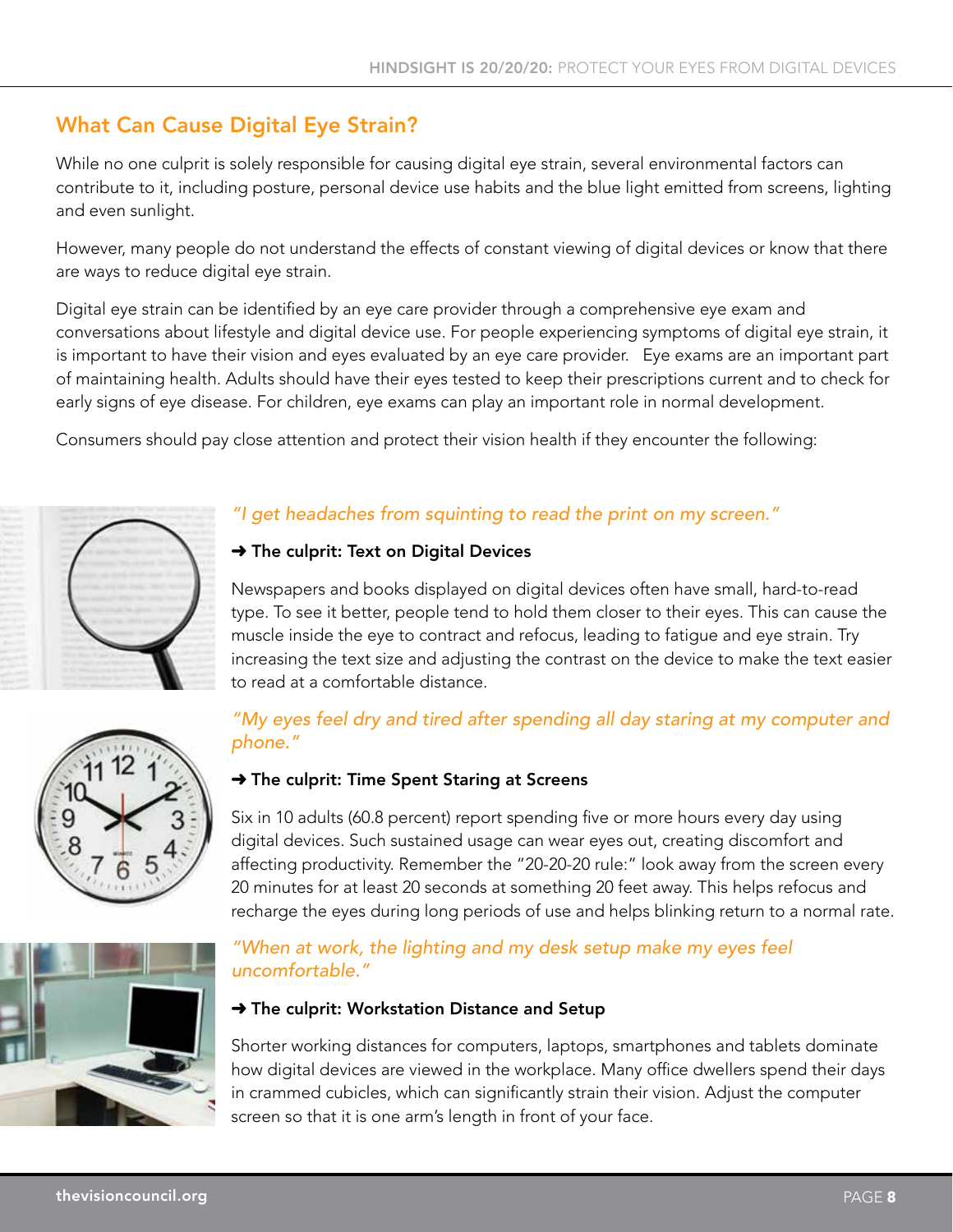### "I find myself straining when using my glasses with digital devices for sustained periods of time."

#### → The culprit: Existing Vision Issues

While individuals of all ages and backgrounds are susceptible to digital eye strain based on their use of technology, people with vision issues such as myopia, hyperopia, astigmatism and presbyopia may be at increased risk. The combination of too much screen time and existing vision issues can put extra strain on the eye. Fatigue can set in as the eyes strain to correct for abnormal vision issues while focusing on complex digital content. Lenses designed to correct vision issues might not be appropriate for the mid-distance range of a computer. People with vision issues should consult an eye care provider to tailor their eyewear for their activities, including use of digital devices.

#### *"My eyes get irritated from the light on the screen."*

#### → The culprit: Glare and Blue Light

Glare from surroundings, including walls and the reflection from of the screen, can foster digital eye strain. Emerging research indicates that blue light emitted from screens or even the fluorescent or LED lighting in an office can have both short-term and long-term effects on the eye. To reduce glare, try an anti-reflective coating on the front and back of lenses or anti-glare protective screens for monitors. If possible, also try adjusting the lighting in the workspace, using desk lamps or other portable lighting.



Blue light emanates from indoor lighting, computer screens, mobile devices and even the sun, leaving eyes exposed over time to potential deterioration and gradual oxidation of the macula. While it may seem like there is no escaping the harmful effects of high-energy blue light, protection is available.

In my Alexandria, Virginia, practice, patients of every age – from their early teens through their 40s – come in with symptoms of eye strain. Whether they are teens with visual complaints of fluctuating vision from constantly looking up from smartphones or office workers feeling the strain likely from the effect of blue light on eyes – they assume these symptoms are something they need to live with as the cost of using digital devices.

Office workers especially experience a high frequency of these symptoms. Faced with hours at the computer, coupled with harsh LED or fluorescent lighting that emit blue light, as well as the popularity of large and dualmonitor computer screen set-ups, office environments are increasingly becoming hot spots for digital eye strain. It has been estimated that as many as 70 to 75 percent of computer workers experience eye discomfort from high screen use.

As an industry, we need to educate the public that you don't have to live in discomfort, or even pain, when using technology. Adjustments to viewing, along with custom eyewear can alleviate or prevent these symptoms. Blue light-blocking lenses are available for people with or without prescription glasses to provide relief from short-term symptoms and protection from long-term damage.

Dora Adamopoulous, OD Medical Advisor, The Vision Council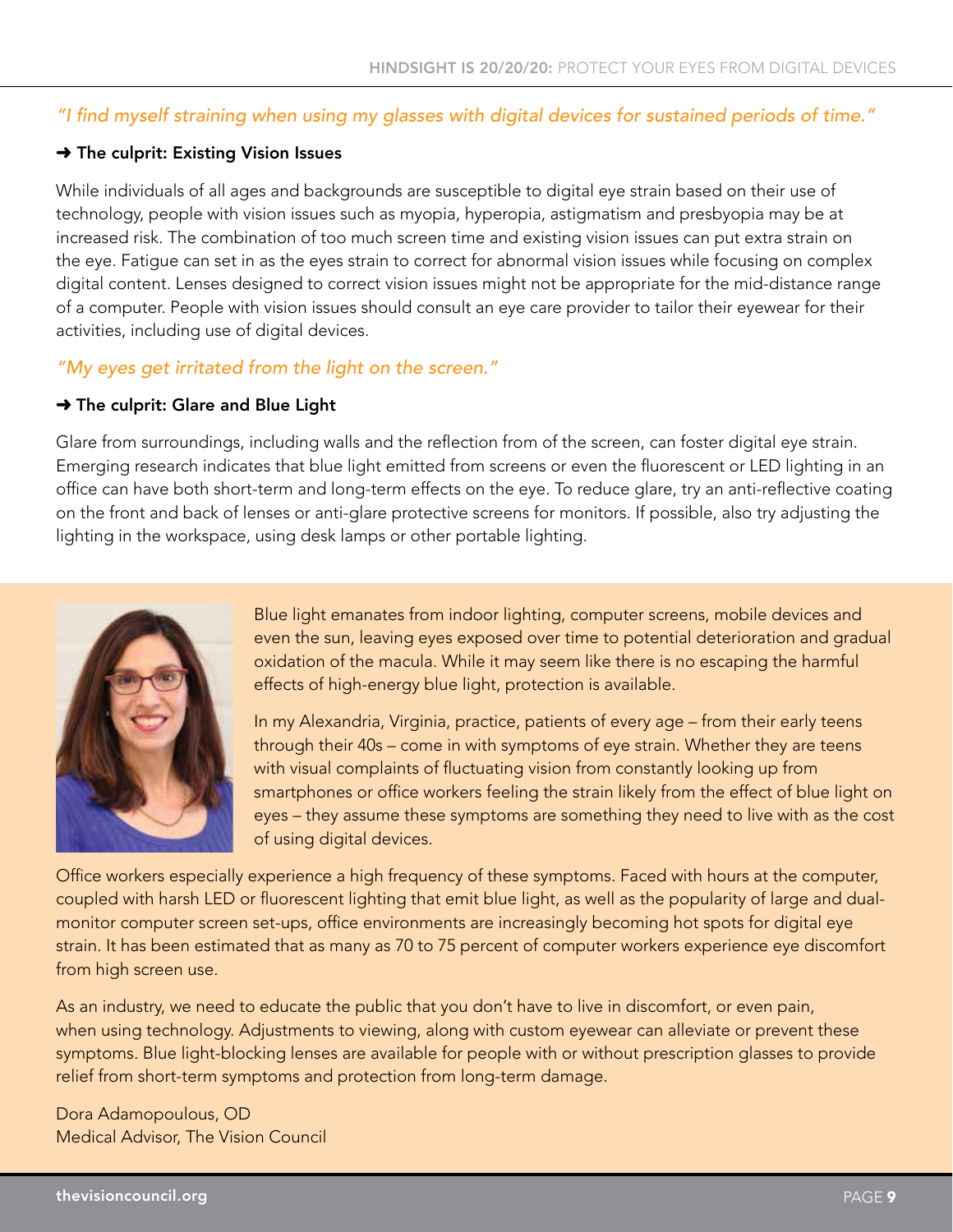# How Do Digital Devices Impact Children?

Children today have grown up with technology always at their fingertips. It seems as if kids learn how to use a smartphone or tablet before they learn to walk. Whether it's playing the latest game or doing homework, technology permeates a child's life and does so at a young age.

Because this is a new phenomenon, not much is known about the long-term impact of computers or other digital gadgets on pediatric eyes. However, eye care providers have reported seeing an increase in cases of myopia, or nearsightedness. According to the National Eye Institute, more than 34 million Americans suffer with myopia, a number that is projected to rise to nearly 40 million by 2030.<sup>ix</sup>

Although there is no one specific cause for the increase, scientists point to a mix of genetic and environmental factors, including increasing near-range activities such as the use of digital devices, and decreasing exposure to natural light through outdoor activities.<sup>x</sup> Digital eye strain can also affect children and teens, whose eyes may fatigue after long periods of use. Computers and smartphones are often tied to every facet of a young person's life—from school to socializing, there is little respite from the constant use of technology.

To ensure children's eyes are developing normally, parents should ensure their child receives comprehensive annual eye exams. An eye care provider can evaluate any symptoms or physical discomfort stemming from use of digital devices, and may suggest tools and tips to help children protect their eyes.



One in four kids use digital devices more than three hours a day

Many parents aren't heeding the warnings from medical professionals on the need to monitor digital device use among kids. One in four children uses digital devices for more than three hours a day. In fact, 15 percent of survey respondents report they don't limit their children's screen time at all.<sup>xi</sup>

And while 22 percent of parents say they are very concerned about the potentially harmful impact of digital devices on developing eyes, 30 percent report not being concerned at all about this issue.

Digital devices are an easy — and often welcome — way for parents to distract their children, but it's important for adults to limit overexposure. Although limiting screen time is the best way to reduce or prevent digital eye strain, parents can also follow these tips to help their children develop good habits while using digital devices:

- Consider investing in computer eyewear for your child to prevent digital eye strain and to block blue light exposure.
- Encourage children to take breaks when using digital devices.
- Make sure children don't put the screen too close to their eyes, especially for long periods of time.
- If a child is doing schoolwork on a computer, set up the workspace properly. This includes having a chair that encourages correct posture, with both feet flat on the floor.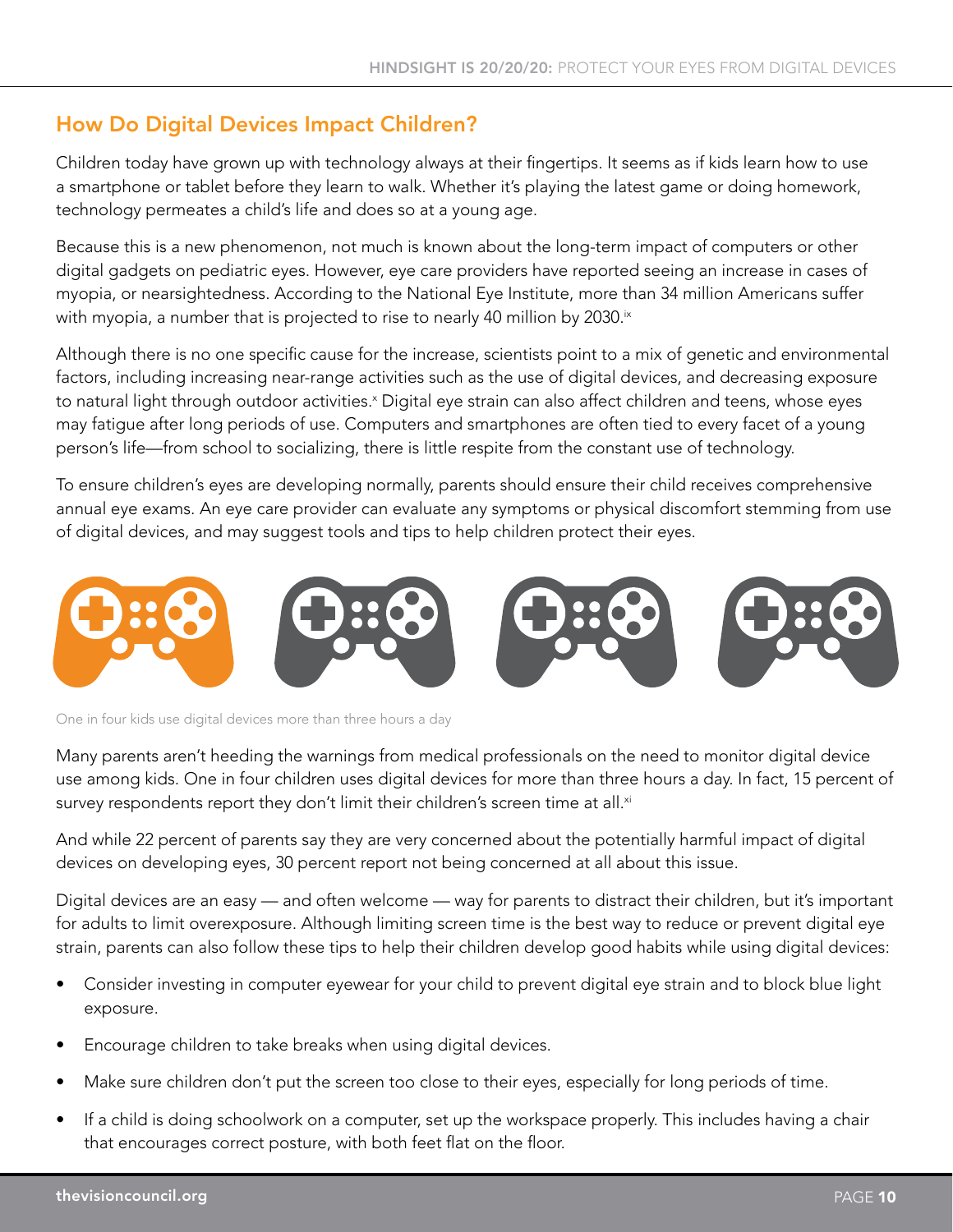# What Can You Do to Prevent Digital Eye Strain?

Many people experience the symptoms of digital eye strain but don't know that products and changes in how they use their devices can help stave off the often annoying and even painful effects of the condition in the short term and potentially protect long-term vision health.

#### Computer Eyewear and Advances in Lens Technology

Just like people need different pairs of shoes for different occasions, there is also a need for different, specialized lenses to cater to varied vision needs. To accommodate how much lives have changed in the decade with digital devices, the optical industry has developed lens treatments that limit the amount of blue light penetrating eyes while also preventing vision fatigue caused by prolonged use of technology.

Computer eyewear is specially designed for optimizing vision when viewing content on screens and can be provided with or without a prescription. This eyewear can utilize different filters, lenses and materials tailored to lifestyle needs. Users experience more relaxation, sharper focus and reduced blurriness and pixilation, which can cause discomfort unless corrected. The lens designs allow adults and children's eyes to relax, adjusting to intermediate-distance objects and reducing glare during prolonged use of digital devices.

One of the most popular lens options is the anti-reflective, or AR, lens, which decreases reflection from overhead lighting to improve acuity and contrast. These specialized lenses can be combined with blue lightblocking capabilities. Blue light-blocking lenses selectively absorb harmful blue light, keeping it from entering through the cornea and reaching the back of the eye. These lenses are either infused with melanin or made to filter a specific range of blue light.

When examining the best options, consumers should take into consideration the amount of time spent in front of their computer, ambient lighting conditions, distance from their computer and the type of computer work being done. Consider if there are short bursts of computer work interspersed with meetings or other activities away from the desk. This will help determine between the need for lenses that offer a very wide, but shallow field of view (ideal for sustained computer work) and one that offers good computer vision but also lets you see clearly wherever you are inside the workplace.

# Lens Options

- **Single Vision Lenses** function at an individual's computer working distance
- High Fitting Bifocals provide a large diameter bifocal section at the bottom and middle of the lens specifically for the face-to-computer distance; above the bifocal section, the lens is built to view objects that are far away
- Occupational Lenses offer appropriate computer screen viewing assistance at the top of the lens; the bottom of the lens is for reading
- Progressive Lenses developed as a solution for everyday vision needs, near, intermediate and far; prescribed for adults with limited computer use
- Computer Progressive Lenses designed to provide large, distortion-free viewing areas for computer distance and up-close objects; recommended for computer use, reading and limited distance viewing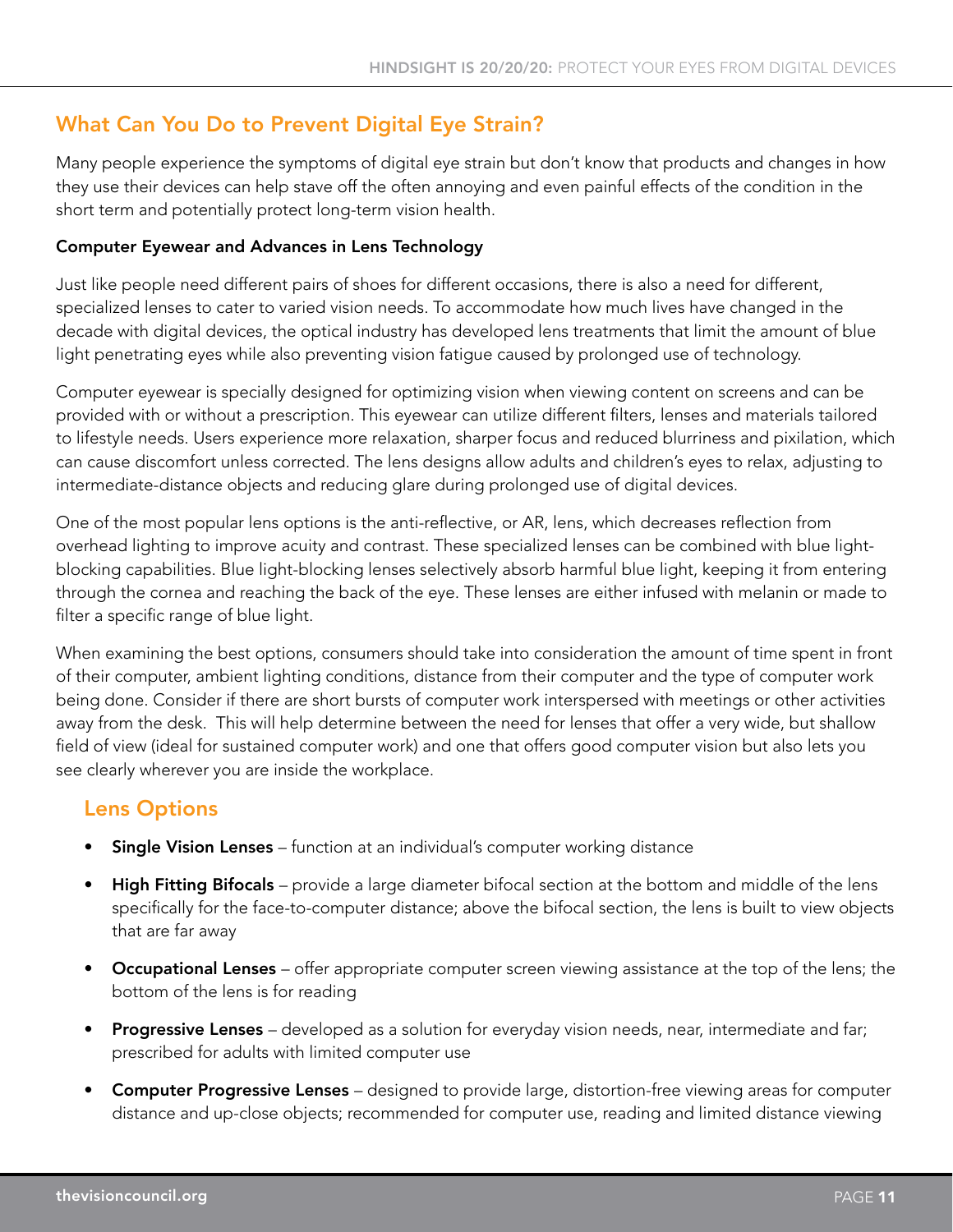# Lens Treatments and Filters

- Anti-Reflective Lenses reduces reflection and glare from indoor and outdoor lighting sources
- Amber/Yellow Filters absorb glare and filter out harmful blue and violet light that is emitted by many digital devices

Computer eyewear is available through eye care provider practices as well as at selected retailers. It is recommended to consult an eye care provider when considering the best options for your lifestyle and vision needs.

# Use Devices Responsibly

- When using handheld devices, make sure to keep them at a safe distance, just below eye level.
- Take a 20-20-20 break: Every 20 minutes, take a 20-second break and look at something 20 feet away.
- Remind yourself to blink more often. Staring at a digital screen can affect the number of times you blink, causing eyes to dry.
- Frequently dust and wipe digital screens to help reduce glare.
- Increase text size to better define the content on the screen. Use the settings control to make adjustments that feel comfortable to your eyes.

# Adjust Your Workstation

#### Lighting

- Lessen the amount of overhead and surrounding light that is competing with the device's screen.
- Adjust the brightness of the device. Consider changing the background color from bright white to cool gray.
- Attach a glare reduction filter to your computer screen.

#### Setup

- Create a comfortable distance for viewing. When using a computer, first sit in your chair and extend your arm. Your palm should rest comfortably on the monitor (as if you're high-fiving the screen), ideally 20 to 28 inches from your eyes.
- Adjust the screen so that it is directly in front of your face and slightly below eye level. Do not tilt a computer monitor.

## In Conclusion

Digital devices are here to stay, yet it is still unknown how all the exposure will impact eyes in the long term. However, even temporary issues such as digital eye strain are taking a toll on technology users, which can have real effects on productivity while causing unnecessary discomfort.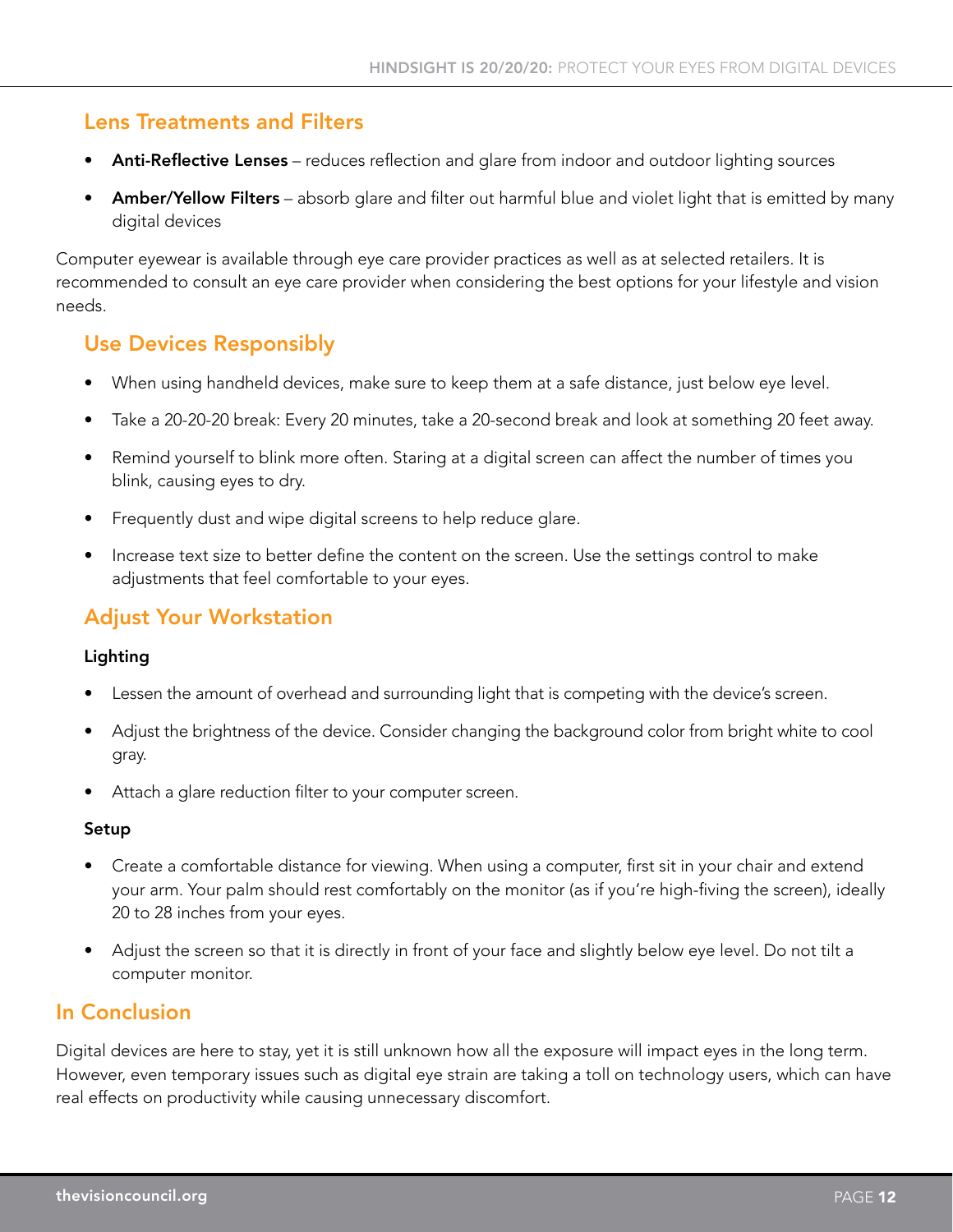It is important for consumers to be proactive about their vision health and to monitor if constant exposure to digital devices is impacting their eyes. While many individuals may be experiencing symptoms, they may not know there are products such as computer eyewear that can ease digital eye strain.

Through this report, The Vision Council aims to elevate the issue of digital eye strain and highlight recommendations from the optical industry and eye care providers about this preventable health issue.

Practicing good eye health and proper eye care are key to preserving your vision. Having a comprehensive annual eye exam is the most important thing you can do to prevent or treat symptoms of digital eye strain. During an exam, an eye care provider can take a closer look at the health of your eyes and vision and determine a plan to address personal vision needs based on your lifestyle and digital device use.

Regular eye exams are a part of healthy vision maintenance and should be considered for both adults and children. Preventative eye care can help preserve vision and can help identify vision and other health issues early on in disease progression ensuring lifelong vision health.

If you have digital eye strain, your eye care provider has technology designed to help you alleviate and prevent it in the future. By taking action, individuals can enhance their vision in everyday life when using digital devices.

For more information about digital eye strain, visit www.thevisioncouncil.org.

# Methodology

This report is based on VisionWatch, a large-scale consumer survey designed for the eye care industry. The questionnaire took place in October 2014. VisionWatch is an ongoing study of a statistically balanced sample of 110,000 U.S. residents designed to be representative of the U.S. population 18 years of age and older. The structure of the sample is controlled to produce an unweighted composition that is as close as possible to the desired final mix. Both demographic weights and psychographic weights are applied to assure that the final sample is statistically stable and representative.

A list of 11 questions regarding use of digital media devices and any related effects on vision from extended use was appended to the October 2014 VisionWatch questionnaire.

Results and tabulations contained in this report are based on a total sample of 9,749 American adults.

# Primary Sources

i VisionWatch, Digital Eye Strain Report Surveys - 2012 and 2014.

ii Kathryn A. Rose, PhD, Ian G. Morgan, BSc, PhD, Jenny Ip, MBBS, Annette Kifley, MBBS, MAppStat, Son Huynh, MBBS, MMed (ClinEpi), Wayne Smith, BMed, PhD, Paul Mitchell, MD, PhD. "Outdoor Activity Reduces the Prevalence of Myopia in Children." Ophthalmology. Volume 115, Issue 8, Pages 1279–1285, August 2008. http://www.aaojournal.org/article/S0161- 6420(07)01364-4/abstract.

iii Experimental Eye Research. "Transmission of Light to the Aging Human Retina: Possible Implications for Age Related Macular Degeneration." December 2004. http://www.sciencedirect. com/science/article/pii/S0014483504001812

iv Optometry and Vision Science. "Effect of Visual Display Unit Use on Blink Rate and Tear Stability." November 1991. http://journals.lww.com/optvissci/Abstract/1991/11000/Effect\_of\_ Visual\_Display\_Unit\_Use\_on\_Blink\_Rate.10.aspx

v JAMA Ophthalmology. "Alteration of Tear Mucin 5AC in Office Workers Using Visual Display Terminals." June 2014. http://archopht.jamanetwork.com/article.aspx?articleid=1878735

vi Photochemistry and Photobiology. "Effects of Light-emitting Diode Radiations on Human Retinal Pigment Epithelial Cells In Vitro." March 2013. http://onlinelibrary.wiley.com/doi/10.1111/ j.1751-1097.2012.01237.x/abstract

vii Journal of Adolescent Health. "Blue Blocker Glasses as a Countermeasure for Alerting Effects of Evening Light-Emitting Diode Screen Exposure in Male Teenagers." August 2014. http:// www.chronobiology.ch/wp-content/uploads/2014/10/vanderLely\_et\_al\_Adolescent\_health\_14.pdf

viii Harvard Health Letter. "Blue Light Has a Dark Side." May 2012. http://www.health.harvard.edu/newsletters/harvard\_health\_letter/2012/may/blue-light-has-a-dark-side/

ix National Eye Institute. "Myopia Defined." https://www.nei.nih.gov/eyedata/myopia#4

<sup>x</sup> Ophthalmology. "Outdoor Activity during Class Recess Reduces Myopia Onset and Progression in School Children." February 2013. http://www.aaojournal.org/article/S0161- 6420(12)01075-5/abstract

xi 2014 Vision Watch Digital Eye Strain Report Survey